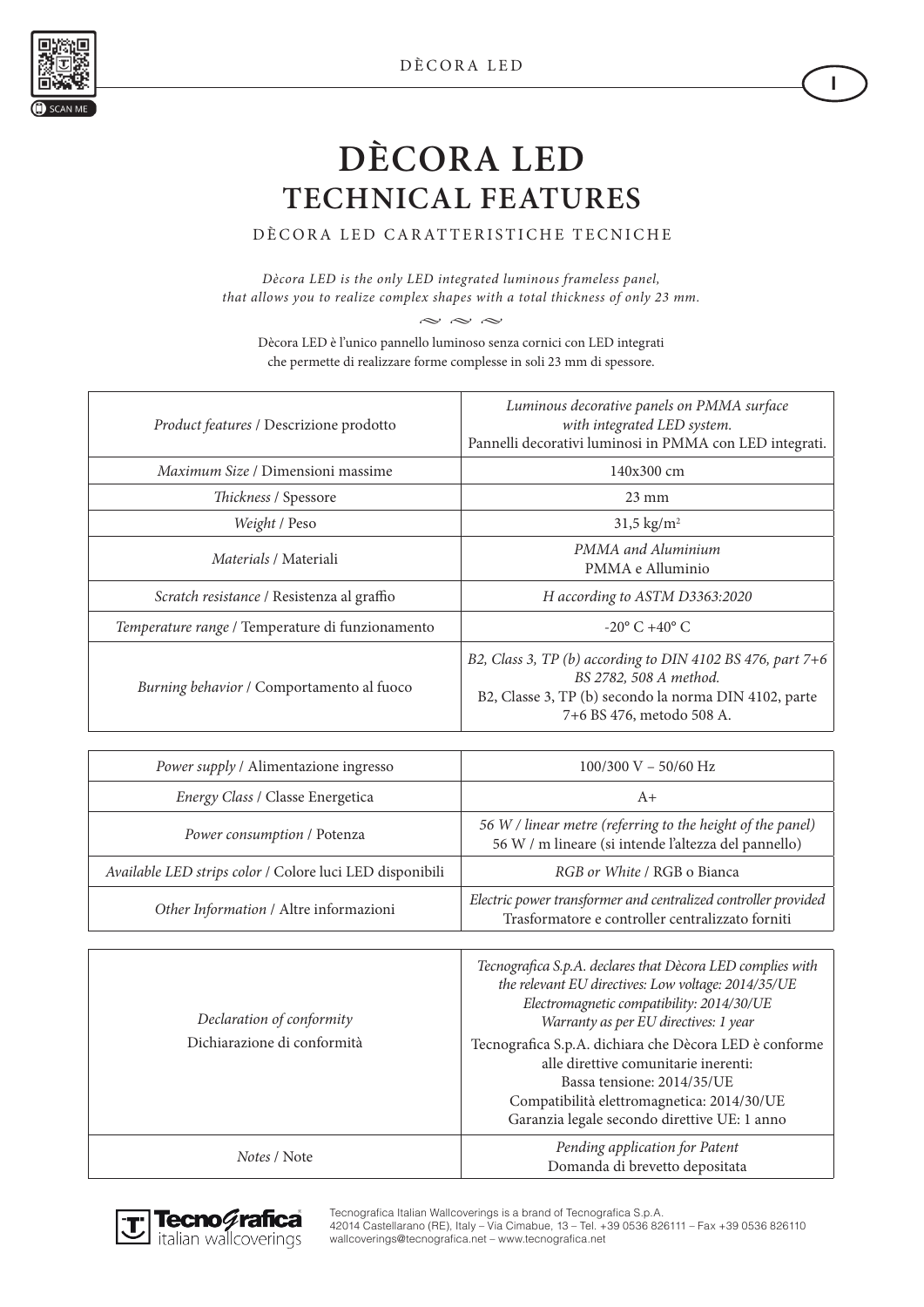**I**



# **DÈCORA GLASS TECHNICAL FEATURES**

DÈCORA GLASS CARATTERISTICHE TECNICHE

*Large format, laminated glass decorative panel, which can be backlit.*

 $\sim \ \ \sim \ \ \sim$ 

Lastra decorativa in vetro stratificato a grande formato, retro-illuminabile.

| Product features / Descrizione prodotto                               | Large format, laminated glass decorative panel,<br>which can be backlit. /<br>Lastra decorativa in vetro stratificato a grande<br>formato, retro-illuminabile. |
|-----------------------------------------------------------------------|----------------------------------------------------------------------------------------------------------------------------------------------------------------|
| <i>Maximum Size / Dimensioni massime</i>                              | 148x300 cm                                                                                                                                                     |
| Dimensional tolerance / Tolleranza dimensionale                       | $\pm$ 1,5 mm                                                                                                                                                   |
| Tolerance of orthogonality / Tolleranza di ortogonalità               | $<4$ mm                                                                                                                                                        |
| Thickness / Spessore                                                  | $8,7 \text{ mm}$                                                                                                                                               |
| Weight / Peso                                                         | $20 \text{ kg/m}^2$                                                                                                                                            |
| Materials / Materiali                                                 | Laminated glass / Vetro stratificato                                                                                                                           |
| Temperature range / Temperature di esercizio                          | $0^{\circ}$ C +40 $^{\circ}$ C                                                                                                                                 |
| Thermal expansion / Dilatazione Termica                               | $8.10^{-6}$ °C <sup>-1</sup>                                                                                                                                   |
| Thermal conductivity / Conducibilità termica                          | 5,5 $W/m^2K$                                                                                                                                                   |
| Surface hardness (Mohs scale) /<br>Durezza superficiale (scala Mohs)  | 5,5                                                                                                                                                            |
| Impact resistance UNI EN 12600 /<br>Resistenza agli urti UNI EN 12600 | 1(B)1                                                                                                                                                          |
| Burning behavior / Reazione al fuoco                                  | B, s1, d0                                                                                                                                                      |

| Applications / Applicazioni                                                    | Walls, wet environments, furniture, interior doors, kitchens, sinks, tubs. /<br>Pareti, ambienti umidi, arredi, porte interne, cucine, lavabi, vasche.                                                                                                                                                                                                                                                                                                                                                                                                                                                                       |
|--------------------------------------------------------------------------------|------------------------------------------------------------------------------------------------------------------------------------------------------------------------------------------------------------------------------------------------------------------------------------------------------------------------------------------------------------------------------------------------------------------------------------------------------------------------------------------------------------------------------------------------------------------------------------------------------------------------------|
| Product's Main Characteristics /<br>Principali caratteristiche del<br>prodotto | • Highly aesthetic image effect and depth, thanks to images being scanned with the<br>Superscan HD system.<br>• Possibility of customizing the design and measurements<br>• Safety glass<br>• High impact resistance<br>• Large-format ceramic slabs installation method<br>• Workable on site.<br>• Altissima resa estetica e profondità, grazie ad immagini rilevate con sistema<br>Superscan HD.<br>· Possibilità di personalizzazione del design e delle misure.<br>· Vetro di sicurezza.<br>· Elevata resistenza agli urti.<br>· Modalità di posa delle lastre ceramiche a grande formato.<br>• Lavorabile in cantiere. |



Tecnografica Italian Wallcoverings is a brand of Tecnografica S.p.A. 42014 Castellarano (RE), Italy – Via Cimabue, 13 – Tel. +39 0536 826111 – Fax +39 0536 826110 wallcoverings@tecnografica.net – www.tecnografica.net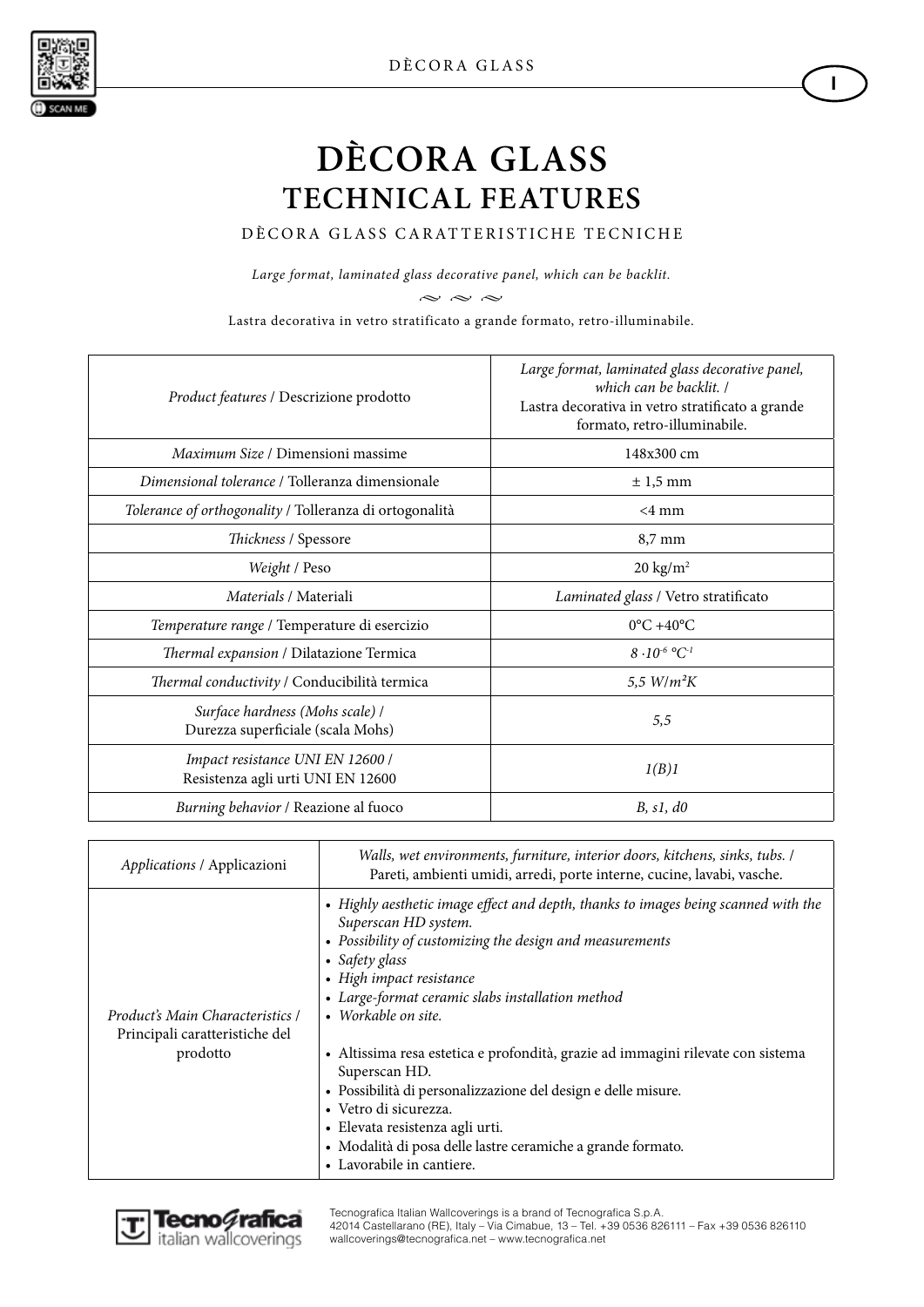

#### **SMART PANEL DOUBLE FACE TECHNICAL FEATURES**

SMART PANEL DOUBLE FACE CARATTERISTICHE TECNICHE

*Smart Panel Double face is a light decorative panel created to demonstrate the decorative graphics of both faces, which are always completely customizable. The panel is completed by a finishing frame around its corners and is the ideal solution for a minimal divider between rooms.*

 $\sim \sim \infty$ 

Smart Panel Double face è un pannello decorativo leggero concepito per mostrare le grafiche decorative delle due facce, sempre completamente personalizzabili. Il pannello è completo di un bordo di finitura ed è la soluzione ideale per un divisorio minimale tra ambienti.

| Product features / Descrizione prodotto                          | Lightweight divider panel with design<br>printed on both sides.<br>Pannello divisorio leggero con grafica applicata<br>su entrambe le facce.                                                                                  |
|------------------------------------------------------------------|-------------------------------------------------------------------------------------------------------------------------------------------------------------------------------------------------------------------------------|
| Maximum Size / Dimensioni massime                                | 140x300 cm                                                                                                                                                                                                                    |
| Thickness / Spessore                                             | $9 \text{ mm}$                                                                                                                                                                                                                |
| Weight / Peso                                                    | 6,8 kg/ $m2$                                                                                                                                                                                                                  |
| Materials / Materiali                                            | Polycarbonate and PVC<br>Policarbonato e PVC                                                                                                                                                                                  |
| Temperature range / Temperature di funzionamento                 | $-20^{\circ}$ C +50 $^{\circ}$ C                                                                                                                                                                                              |
| Burning behavior / Comportamento al fuoco                        | C-s3, d0, according to EN 13501-1 or M1<br>according to NF P 92-507<br>C-s3, d0, secondo EN 13501-1 o M1<br>secondo NF P92-507                                                                                                |
| Surface hardness / Durezza superficiale                          | Rockwell Hardness 125 R scale / 75 M scale<br>according to ASTM D-785                                                                                                                                                         |
| Scratch resistance / Resistenza al graffio                       | HB according to ASTM D3363:2020                                                                                                                                                                                               |
| Other Information / Altre informazioni                           | Not self-standing panel: it is necessary to provide a supporting<br>structure adequate for installation.<br>Pannello non autoportante: è necessario prevedere una<br>struttura di supporto adeguata al tipo di installazione. |
| Proper firefighting measures /<br>Misure antincendio appropriate | Mild water spray, foam, solid extinguishing agents,<br>carbonic anhydride.<br>Getto d'acqua a pioggia, schiuma, polvere estinguente,<br>anidride carbonica.                                                                   |
| Forbidden firefighting equipment /<br>Misure antincendio vietate | Direct water spray / Getto d'acqua diretto                                                                                                                                                                                    |

Tecnografica Italian Wallcoverings is a brand of Tecnografica S.p.A. 42014 Castellarano (RE), Italy – Via Cimabue, 13 – Tel. +39 0536 826111 – Fax +39 0536 826110 wallcoverings@tecnografica.net – www.tecnografica.net



**I**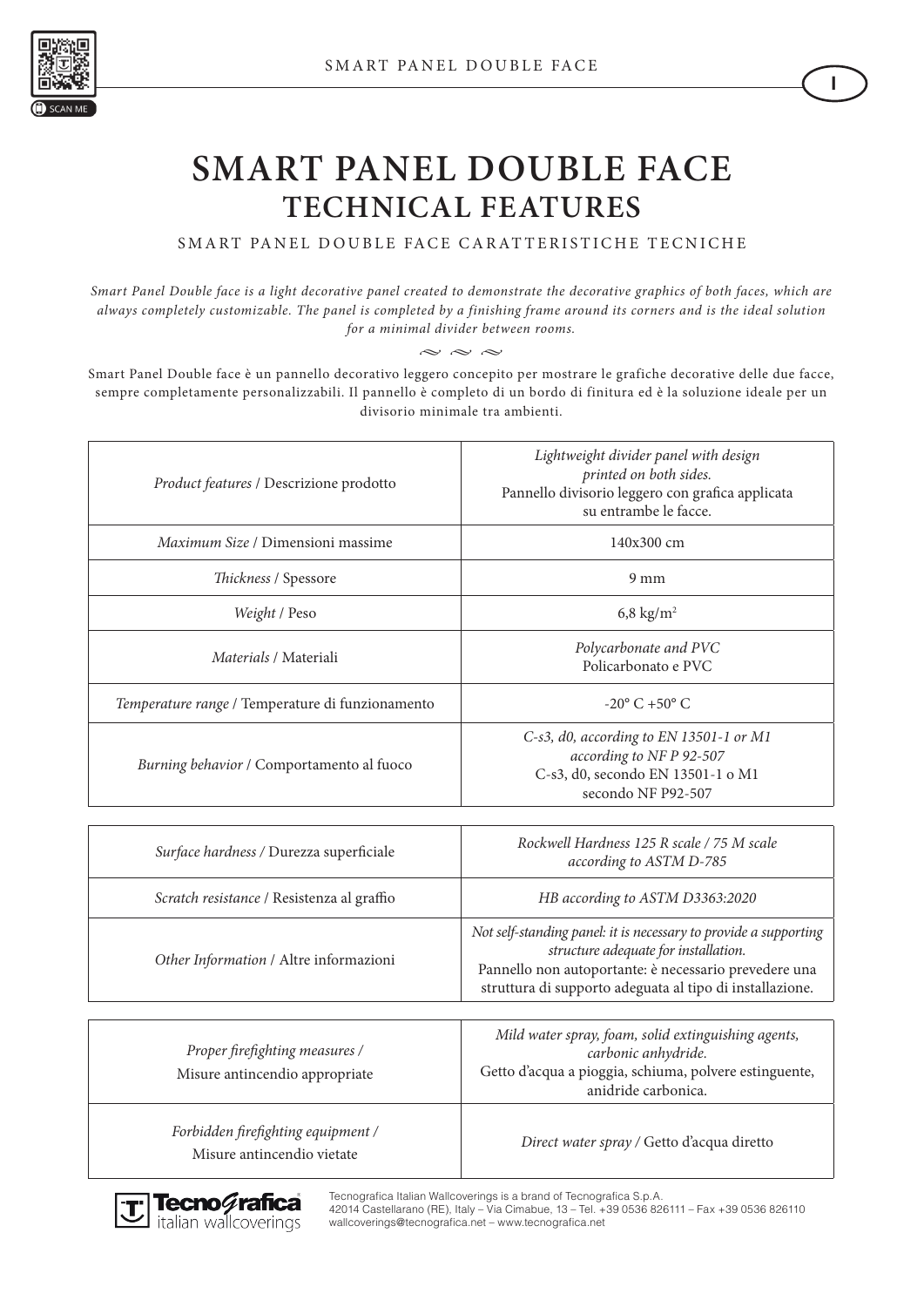

### **SMART PANEL GLOSSY TECHNICAL FEATURES**

#### SMART PANEL GLOSSY CARATTERISTICHE TECNICHE

*Ultra-thin decorated slab, flexible and large-sized.* 

*Made of a special bendable decorated polycarbonate, 2 mm thick, and structural glass fiber material.*

 $\sim$   $\sim$ 

Lastra decorata brevettata ultra sottile, flessibile e in grande formato. Realizzata in speciale policarbonato pieghevole decorato di 2 mm e fibra di vetro strutturale.

| Main characteristics<br>of the product     | • Very high aesthetic result and depth, thanks to images scanned with Superscan HD system.<br>• Possibility of customization of the design and size.<br>• Extremely light and resistant panel.<br>• Completely flexible. Slabs can be cold-bent to be applied with glue on curved surfaces. The<br>internal stresses caused by bending give Smart Panel greater strength and rigidity in both<br>directions, as happens with prestressed concrete.<br>• Easy installation with common adhesives.<br>• It can be machined on site using normal carpenter's tools (cutting, drilling, shaping).                                                                                                                     |
|--------------------------------------------|-------------------------------------------------------------------------------------------------------------------------------------------------------------------------------------------------------------------------------------------------------------------------------------------------------------------------------------------------------------------------------------------------------------------------------------------------------------------------------------------------------------------------------------------------------------------------------------------------------------------------------------------------------------------------------------------------------------------|
| Principali caratteristiche<br>del prodotto | · Altissima resa estetica e profondità, grazie ad immagini rilevate con sistema Superscan HD.<br>· Possibilità di personalizzazione del design e delle misure.<br>• Pannello estremamente leggero e resistente.<br>• Completamente flessibile. Le lastre possono essere curvate a freddo per essere applicate a<br>colla su superfici curve. Le sollecitazioni interne indotte dalla curvatura conferiscono a New<br>Smart Panel maggiore forza e rigidità in entrambe le direzioni, come succede negli elementi in<br>cemento precompresso.<br>· Facilità di posa tramite normali colle adesive.<br>• Lavorabile in cantiere tramite normali strumenti di lavoro da falegname (taglio, foratura,<br>sagomatura). |

| Maximum Size / Dimensioni massime                     | $150x300$ cm                                                                                         |
|-------------------------------------------------------|------------------------------------------------------------------------------------------------------|
| Thickness / Spessore                                  | $2,5$ mm                                                                                             |
| Weight / Peso                                         | $\approx$ 3 kg/m <sup>2</sup>                                                                        |
| Max radius of curvature / Raggio di curvatura massimo | $r300$ mm                                                                                            |
| Surface hardness / Durezza superficie                 | Rockwell Hardness D-785 R scale/M scale 125 / 75                                                     |
| Scratch resistance / Resistenza al graffio            | HB according to ASTM D3363:2020                                                                      |
| <i>Materials / Materiali</i>                          | Polycarbonate and structural fiberglass<br>Policarbonato e Fibra di vetro strutturale                |
| Temperature range / Temperature di funzionamento      | $-10^{\circ}$ C +55° C                                                                               |
| Burning behavior / Comportamento al fuoco             | B, s1, d0 European Class according to EN 13501<br>Classe europea B, s1, d0 secondo la norma EN 13501 |
| Product disposal code / Codice smaltimento prodotto   | <b>CER 170604</b>                                                                                    |
|                                                       |                                                                                                      |
|                                                       |                                                                                                      |

*Notes / Note Patent pending* 



Tecnografica Italian Wallcoverings is a brand of Tecnografica S.p.A. 42014 Castellarano (RE), Italy – Via Cimabue, 13 – Tel. +39 0536 826111 – Fax +39 0536 826110 wallcoverings@tecnografica.net – www.tecnografica.net

Brevetto Depositato